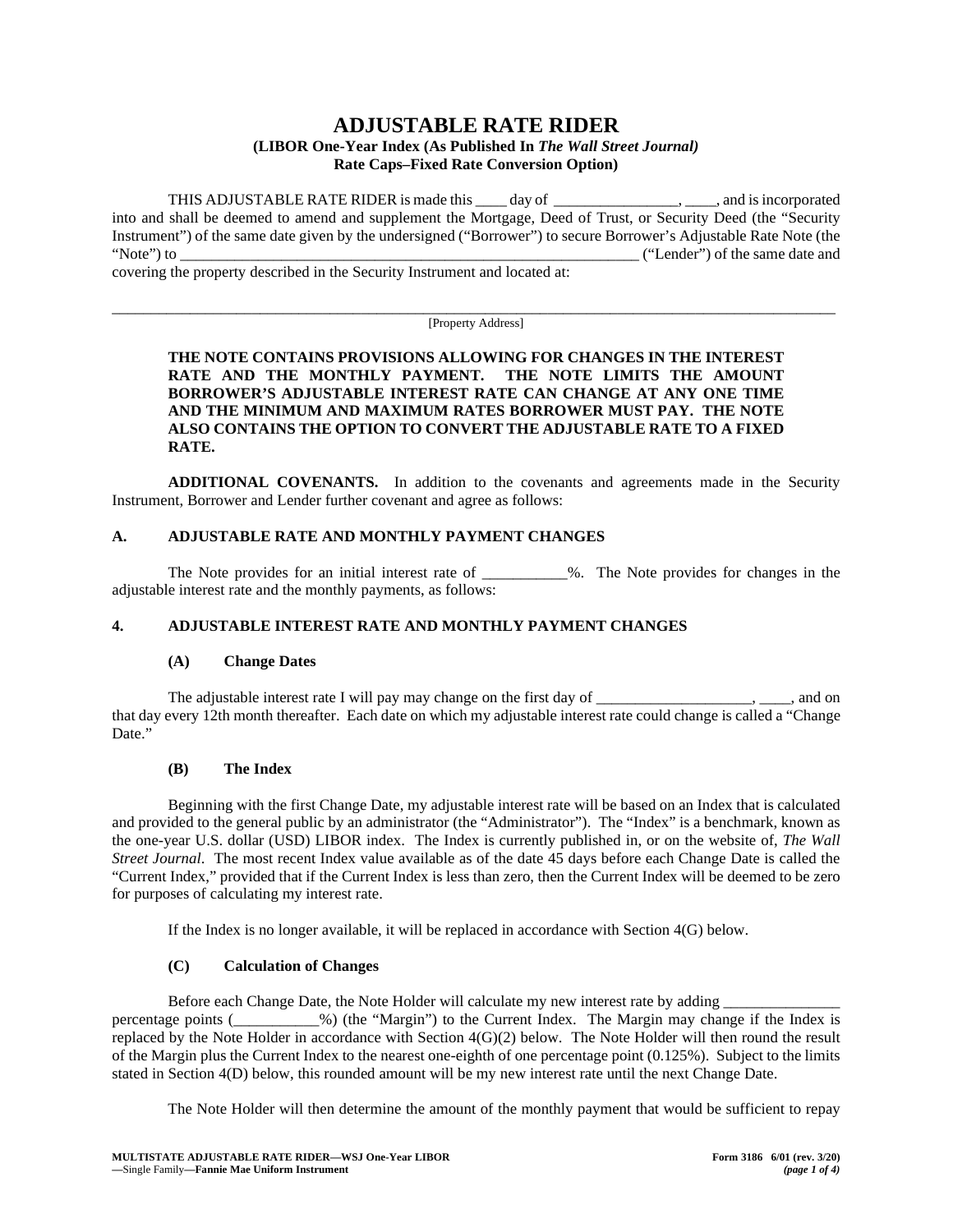the unpaid principal that I am expected to owe at the Change Date in full on the Maturity Date at my new interest rate in substantially equal payments. The result of this calculation will be the new amount of my monthly payment.

## **(D) Limits on Interest Rate Changes**

The interest rate I am required to pay at the first Change Date will not be greater than \_\_\_\_\_\_\_\_\_\_\_\_\_% or less than \_\_\_\_\_\_\_\_\_\_\_\_\_%. Thereafter, my adjustable interest rate will never be increased or decreased on any single Change Date by more than two percentage points from the rate of interest I have been paying for the preceding 12 months. My interest rate will never be greater than \_\_\_\_\_\_\_\_\_\_\_%, which is called the "Maximum Rate," or less than  $\frac{96}{6}$ . than

# **(E) Effective Date of Changes**

My new interest rate will become effective on each Change Date. I will pay the amount of my new monthly payment beginning on the first monthly payment date after the Change Date until the amount of my monthly payment changes again.

# **(F) Notice of Changes**

The Note Holder will deliver or mail to me a notice of any changes in my adjustable interest rate and the amount of my monthly payment before the effective date of any change. The notice will include information required by law to be given to me and also the title and telephone number of a person who will answer any question I may have regarding the notice.

# **(G) Replacement Index and Replacement Margin**

The Index is deemed to be no longer available and will be replaced if any of the following events (each, a "Replacement Event") occur: (i) the Administrator has permanently or indefinitely stopped providing the Index to the general public; or (ii) the Administrator or its regulator issues an official public statement that the Index is no longer reliable or representative.

If a Replacement Event occurs, the Note Holder will select a new index (the "Replacement Index") and may also select a new margin (the "Replacement Margin"), as follows:

> (1) If a replacement index has been selected or recommended for use in consumer products, including residential adjustable-rate mortgages, by the Board of Governors of the Federal Reserve System, the Federal Reserve Bank of New York, or a committee endorsed or convened by the Board of Governors of the Federal Reserve System or the Federal Reserve Bank of New York at the time of a Replacement Event, the Note Holder will select that index as the Replacement Index.

> (2) If a replacement index has not been selected or recommended for use in consumer products under Section (G)(1) at the time of a Replacement Event, the Note Holder will make a reasonable, good faith effort to select a Replacement Index and a Replacement Margin that, when added together, the Note Holder reasonably expects will minimize any change in the cost of the loan, taking into account the historical performance of the Index and the Replacement Index.

The Replacement Index and Replacement Margin, if any, will be operative immediately upon a Replacement Event and will be used to determine my interest rate and monthly payments on Change Dates that are more than 45 days after a Replacement Event. The Index and Margin could be replaced more than once during the term of my Note, but only if another Replacement Event occurs. After a Replacement Event, all references to the "Index" and "Margin" will be deemed to be references to the "Replacement Index" and "Replacement Margin."

The Note Holder will also give me notice of my Replacement Index and Replacement Margin, if any, and such other information required by applicable law and regulation.

# **B. FIXED INTEREST RATE OPTION**

The Note provides for Borrower's option to convert from an adjustable interest rate with interest rate limits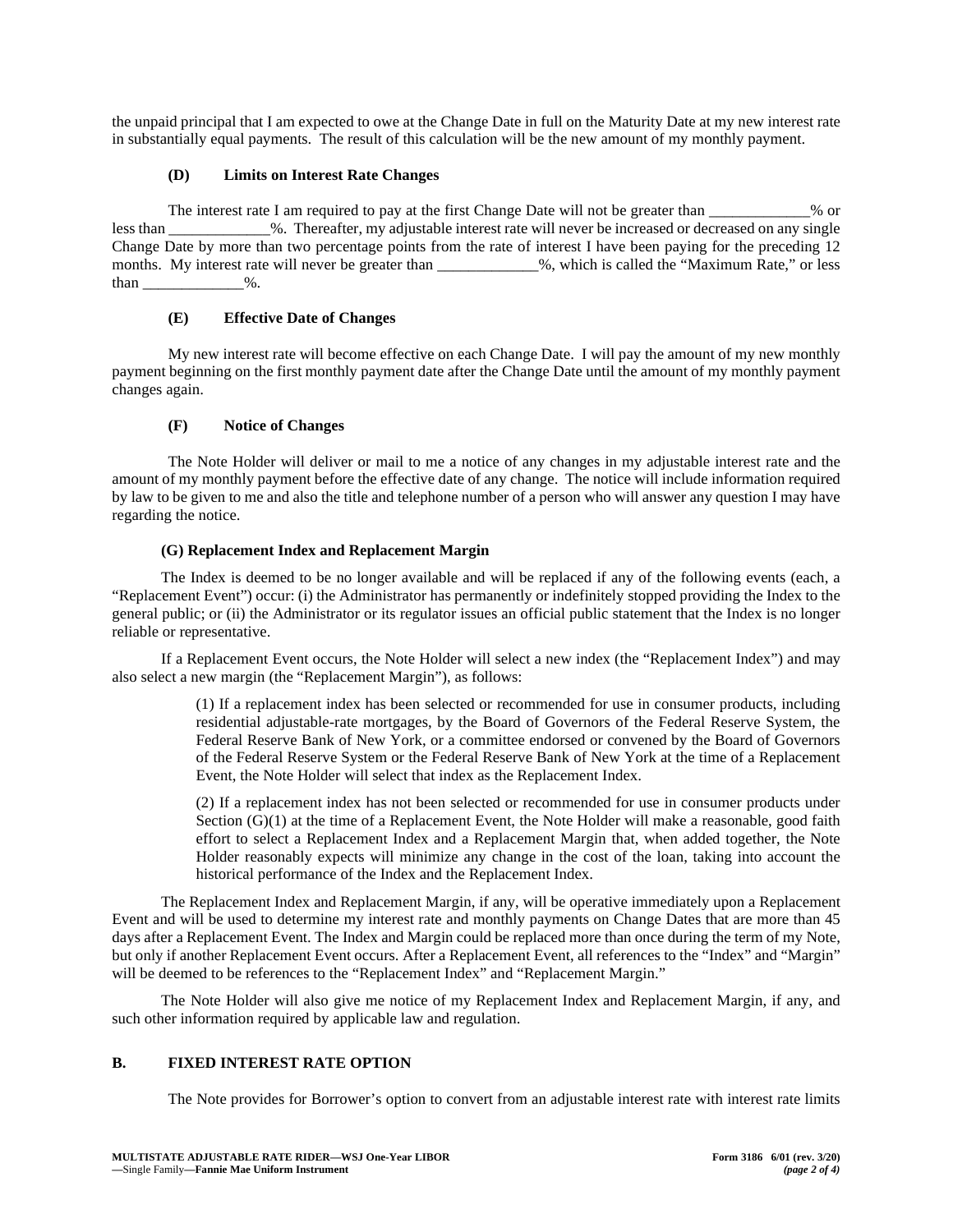to a fixed interest rate, as follows:

#### **5. FIXED INTEREST RATE CONVERSION OPTION**

#### **(A) Option to Convert to Fixed Rate**

I have a Conversion Option that I can exercise unless I am in default or this Section 5(A) will not permit me to do so. The "Conversion Option" is my option to convert the interest rate I am required to pay by this Note from an adjustable rate with interest rate limits to the fixed rate calculated under Section 5(B) below.

The conversion can only take place on: (1) if the first Change Date is 21 months or less from the date of this Note, the third, fourth or fifth Change Date; or (2) if the first Change Date is more than 21 months from the date of this Note, the first, second or third Change Date. Each Change Date on which my interest rate can convert from an adjustable rate to a fixed rate also is called the "Conversion Date." **I can convert my interest rate only on one of these Conversion Dates.**

If I want to exercise the Conversion Option, I must first meet certain conditions. Those conditions are that: (i) I must give the Note Holder notice that I want to do so at least 15 days before the next Conversion Date; (ii) on the Conversion Date, I must not be in default under the Note or the Security Instrument; (iii) by a date specified by the Note Holder, I must pay the Note Holder a conversion fee of U.S. \$\_\_\_\_\_\_\_\_\_\_\_\_\_; and (iv) I must sign and give the Note Holder any documents the Note Holder requires to effect the conversion.

#### **(B) Calculation of Fixed Rate**

My new, fixed interest rate will be equal to Fannie Mae's required net yield as of a date and time of day specified by the Note Holder for: (i) if the original term of this Note is greater than 15 years, 30-year fixed rate mortgages covered by applicable 60-day mandatory delivery commitments, plus five-eighths of one percentage point (0.625%), rounded to the nearest one-eighth of one percentage point (0.125%); or (ii) if the original term of this Note is 15 years or less, 15-year fixed rate mortgages covered by applicable 60-day mandatory delivery commitments, plus five-eighths of one percentage point (0.625%), rounded to the nearest one-eighth of one percentage point (0.125%). If this required net yield cannot be determined because the applicable commitments are not available, the Note Holder will determine my interest rate by using comparable information. My new rate calculated under this Section 5(B) will not be greater than the Maximum Rate stated in Section 4(D) above.

## **(C) New Payment Amount and Effective Date**

If I choose to exercise the Conversion Option, the Note Holder will determine the amount of the monthly payment that would be sufficient to repay the unpaid principal I am expected to owe on the Conversion Date in full on the Maturity Date at my new fixed interest rate in substantially equal payments. The result of this calculation will be the new amount of my monthly payment. Beginning with my first monthly payment after the Conversion Date, I will pay the new amount as my monthly payment until the Maturity Date.

# **C. TRANSFER OF THE PROPERTY OR A BENEFICIAL INTEREST IN BORROWER**

1. Until Borrower exercises the Conversion Option under the conditions stated in Section B of this Adjustable Rate Rider, Uniform Covenant 18 of the Security Instrument is amended to read as follows:

**Transfer of the Property or a Beneficial Interest in Borrower.** As used in this Section 18, "Interest in the Property" means any legal or beneficial interest in the Property, including, but not limited to, those beneficial interests transferred in a bond for deed, contract for deed, installment sales contract or escrow agreement, the intent of which is the transfer of title by Borrower at a future date to a purchaser.

If all or any part of the Property or any Interest in the Property is sold or transferred (or if Borrower is not a natural person and a beneficial interest in Borrower is sold or transferred) without Lender's prior written consent, Lender may require immediate payment in full of all sums secured